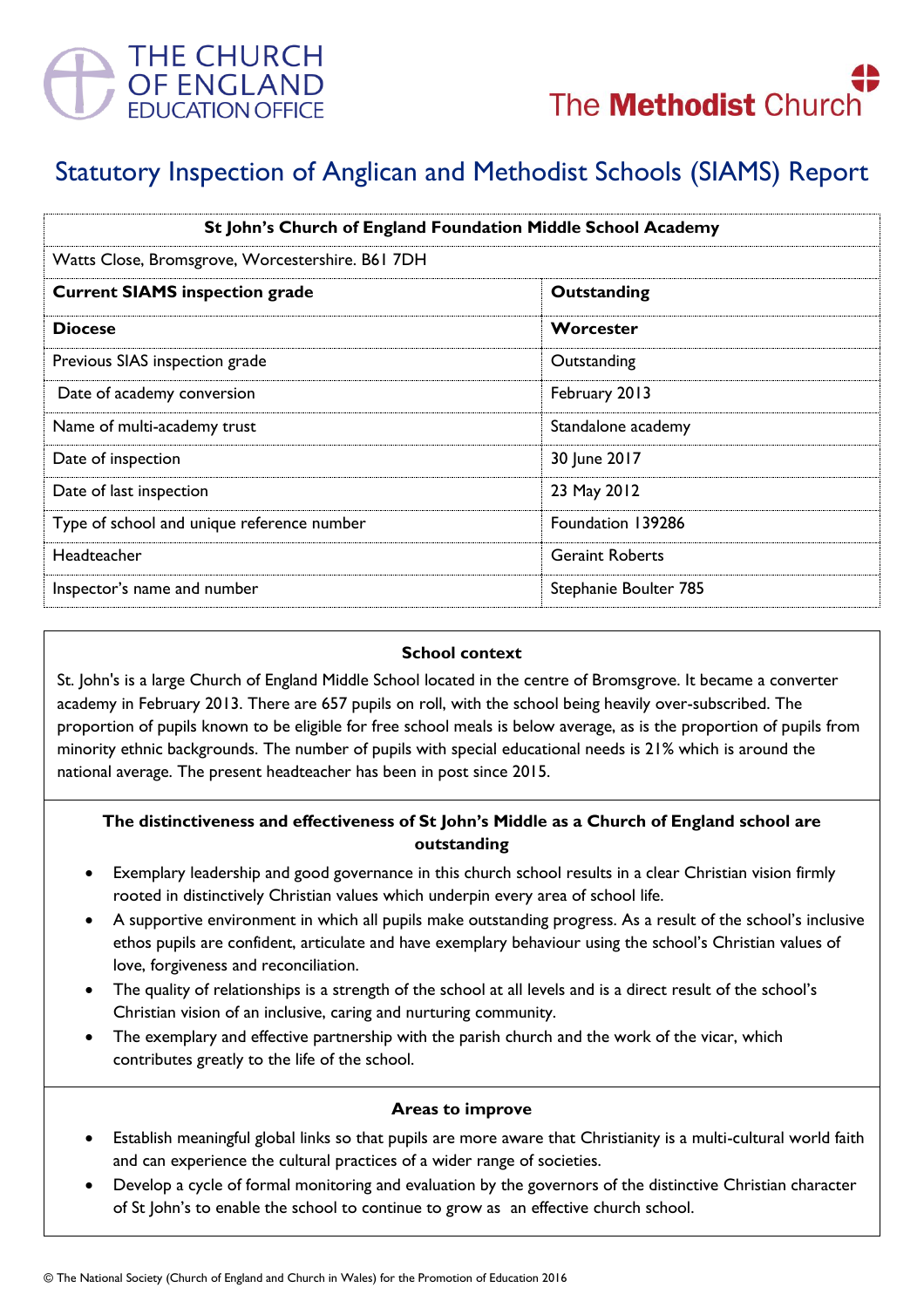## **The school, through its distinctive Christian character, is outstanding at meeting the needs of all learners**

The Christian character of St John's Middle School provides a firm foundation for life because it is highly committed to the development of the whole child. The school's Christian values of love, forgiveness, justice, faith, integrity, peace, reconciliation and prayer are firmly rooted in the Bible and are demonstrated in everyday life. This results in confident, caring pupils who strive to be 'the best they can be'. Academic attainment for all pupils is well above the national average. This is because the school's distinctive Christian environment creates a culture in which all pupils feel secure and are encouraged to be confident learners. Christian values have been at the forefront of the school's mission statement, helping the community to work together and live out the school's vision and ethos. Distinctive Christian values contribute significantly to the spiritual, moral, social and cultural (SMSC) development of all pupils. These values are used to underpin all documentation, policies, teaching and learning and the way in which staff work with all children. This results in pupils who want to give of their best and have an 'I can' attitude to every aspect of school life. One parent described how her child has developed more empathy and care for others and can relate Bible stories to major catastrophes both locally, nationally and globally. The school is an inclusive community where provision for disadvantaged and vulnerable students is outstanding. This results in attendance well above the national average and pupils who want to attend school and do well. The school has a highly developed interpretation of spirituality which has been embedded into planning, teaching and learning. This gives pupils' regular, quality experiences to develop their own personal spirituality. Pupils are enthusiastic about religious education (RE) because of the varied and interesting approaches adopted in lessons. Pupils also know that they can express their own opinions in a caring and supportive environment. As a result of quality RE teaching and the school's work in ensuring all are loved as unique children of God, pupils demonstrate a strong respect for difference and diversity. Pupils have some understanding of Christianity as a multi-cultural world faith but this is not yet fully developed. The provision for students' SMSC development is excellent. This is fostered through the curriculum, especially in RE, collective worship and extra-curricular provision. Activities such as enrichment days, children's university, sport, music and trips help pupils to develop independence and self-worth. Initiatives such as charity work and 'twinning the toilets' in Africa are examples of the values of love and compassion being worked out in action. Through a broad and rich curriculum, pupils can relate the school's distinctive Christian values to their own lives, helping them in their work and relationships with their peers and staff. Pupils have time to reflect throughout the day both in lessons as well as worship. Pupils say that leaders and teachers listen to their views and respect them. This is because the school's actions to improve pupils' chances are so strongly rooted in distinctive Christian values, ensuring each pupil is known, valued and encouraged to succeed. Parents, too, say they feel part of a family community and this encourages them to be proactive with the school. One parent described the school's inclusive approach as, 'They make pupils better human beings with a genuine sense of care for all.'

## **The impact of collective worship on the school community is outstanding**

Collective worship is at the heart of the school. Pupils value the time they have together during worship, and have time to reflect and listen to different worship leaders, including the vicar and their peers. Collective worship is carefully planned and its content incorporates the school's values along with other themes that follow the liturgical year. These themes enable pupils to relate their Christian values to biblical teachings and to their own actions at school and at home. Staff and pupils use the messages delivered in worship to strengthen relationships and resolve differences. They use the value of justice taken from Matthew 7:12, 'Treat others as you want them to treat you', as their moral compass. Students experience a variety of forms of worship throughout the week, from class, key stage and whole school worship. As a result, pupils deepen their understanding of the teachings of Jesus. They are acquiring a strong theological understanding of worship, including that of God the Father, God the Son and God the Holy Spirit. Pupils lead and contribute to worship, enjoying the responsibility they have to plan worship both in school and in church services throughout the year. Each class has a worship or reflection wall, which are appropriate to the different age ranges, where pupils can nurture their personal spirituality. Prayer is given a high profile in worship and pupils participate fully in public and private prayer in school. Pupils understand how prayer is used to communicate with God and how it can guide them in their personal lives. They often write their own